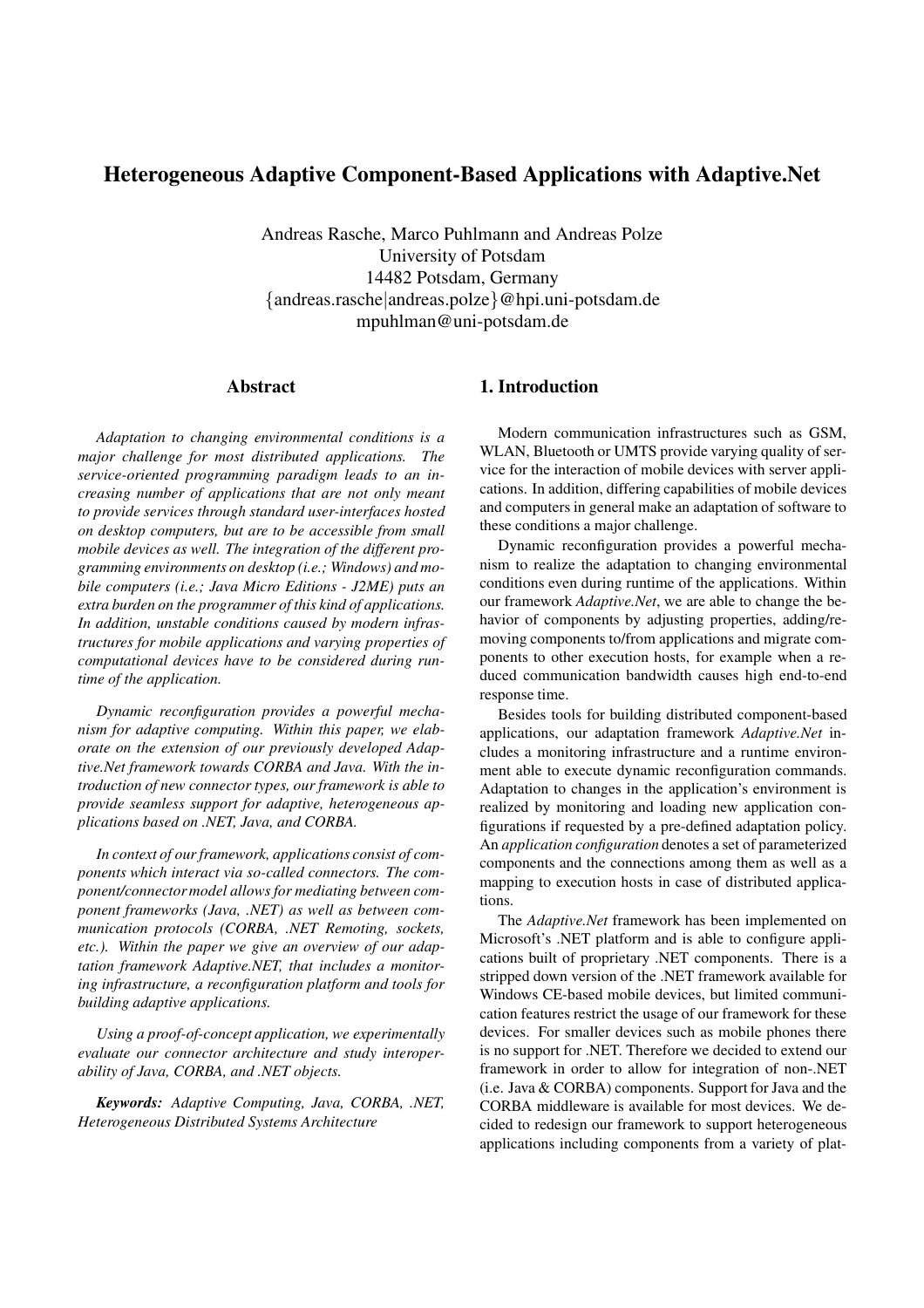forms. So it is possible to develop server-side components with the powerful *Visual Studio.NET* development suite and to interconnect existing standard platforms for mobile devices (J2ME) as well.

Within this paper we are going to discuss the connector architecture in more detail. With our approach, distributed applications can be implemented using dedicated connector types on powerful server machines; and light-weight connectors for the interaction with application parts running on a mobile device. So far, our framework supports synchronous interactions only, however, in future we will also evaluate the usage of asynchronous connector types, considering the loosely coupled nature of mobile networks. This will allow for reconfiguration between online and offline configurations.

We have also investigated automatic generation of reconfiguration specific code to relieve the application developer from implementing adaptation details. Our tools provide support for developing adaptation profiles, which are mappings of environmental conditions to corresponding application configurations. Developers can choose from a variety of architectural styles that support application adaptation. Examples are filter, voter or encryption components, that minimize response time, increase reliability, and improve security respectively. Code skeletons for these components can be generated automatically, as has been reported elsewhere.

The remainder of the paper is structured as follows: In the next Section 2 we describe the used application model and an algorithm for dynamic reconfiguration. Section 3 presents details of the Adaptive.Net framework. In Section 4 an evaluation of the framework is given and results will be discussed. Finally related work and conclusions are presented in Section 5 and 6.

# **2. Application Model and Reconfiguration**

Our reconfiguration engine is based on an algorithm first introduced by Kramer and Magee [3] and improved by Wermelinger [13], who discussed the topic theoretically. We use basic concepts of their work and have made extensions to improve the algorithm's performance for our domain.

Following their original work, we model applications as interconnected computational entities, called components. Components provide interfaces, namely *in-ports*, and require other components to be connected to their *out-ports*. We distinguish between active components, including a thread of control, and passive components which are only activated on request of other components. Application topology can be depicted as a directed graph whose nodes are components and whose arcs are connections among them. Each component of the application must be connected to at least one other component; cycles in the application graph are not allowed - the graph must be acyclic.

A component's state changes through interaction with

other components. In order to preserve global application consistency during a reconfiguration, communication among components must be tracked. To cope with ongoing interactions during a reconfiguration, the concept of a transaction is introduced. A transaction virtually combines a number of bidirectional interactions among components. A transaction completes in bounded time and its initiator will be informed about its completion. A transaction is said to be *dependent* on a subsequent transaction if its completion depends on the completion of the other transaction.



**Figure 1. Application Model**

Figure 1 illustrates four connected components, including transactions flowing along the connections. Transaction T1 depends on the subsequent transaction T2 as indicated by T1/T2. Transaction T1 cannot be completed until T2 has finished. Considering a client-server application and an integrated proxy, interactions between the client and the proxy depend on the subsequent communication between the proxy and the server. The initial transaction can only be completed when the transaction between proxy and server is completed. Each arrow between two components indicates one interaction. A transaction is marked by a dotted line around a number of interactions.

This application model allows for the definition of a reconfiguration algorithm on an abstract level. On the implementation level, high flexibility is possible. We have implemented a variety of connectors ranging from simple shared memory to .NET Remoting and CORBA connectors, all of them exchangeable during runtime using dynamic reconfiguration. Interactions among components are executed via connectors. Components can be implemented on a variety of different (heterogeneous) component frameworks. The following Section 3 presents the connector architecture and component instantiation in more detail.

Dynamic Reconfiguration of component-based applications can involve several atomic operations, including the addition of components, the removal of components, and the adjustment of component parameters. These simple operations have the advantage that no state of component instances (i.e.: state of the objects residing inside a component) has to be transferred. More complex operations include component updates and the migration of running component instances to other hosts in distributed applications, where state must be considered at runtime. Our framework is able to handle component state using serial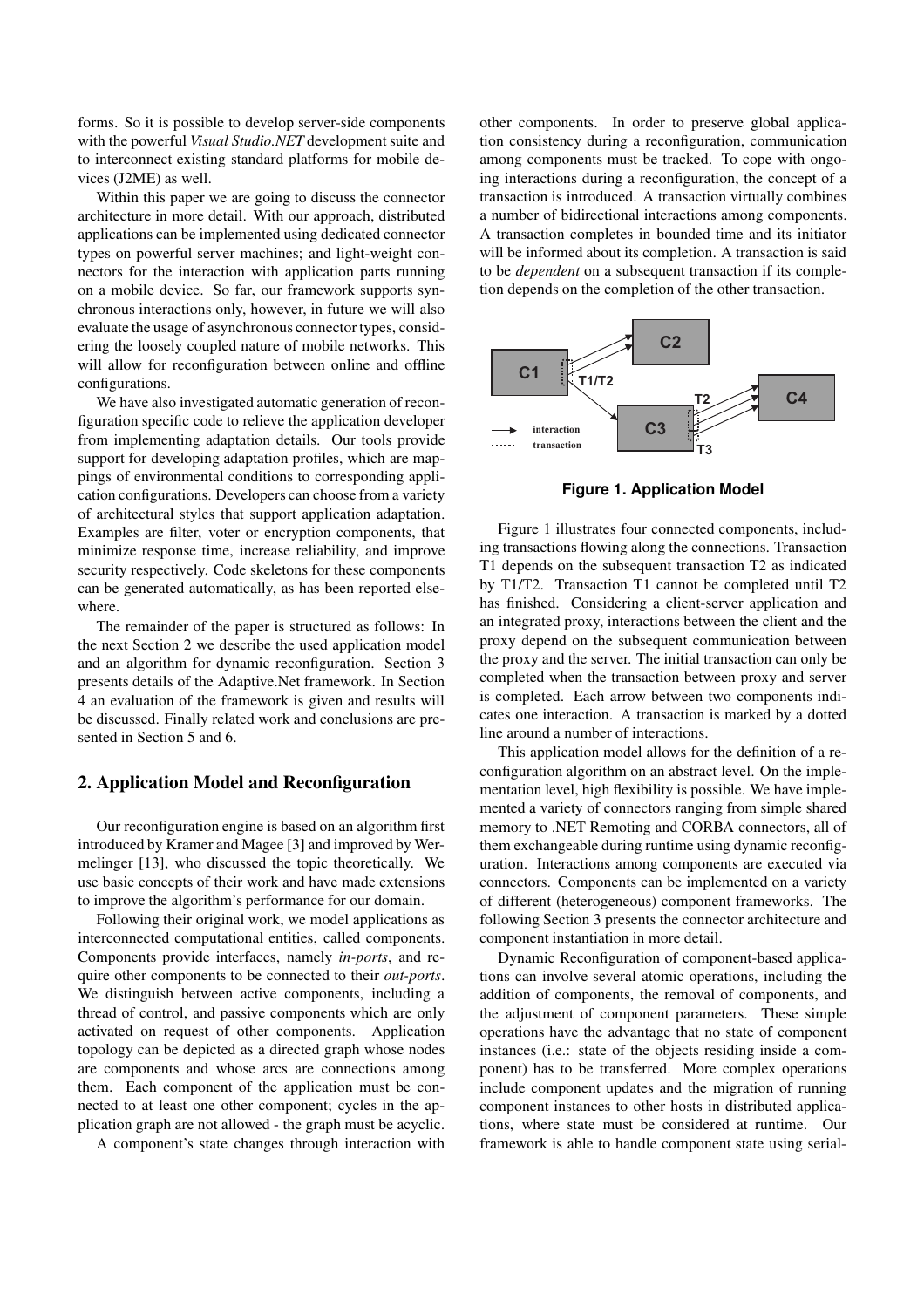ization facilities of the platforms used.

In order to guarantee continuous service after reconfiguration, the application must be kept in a consistent state (also called reconfigurable state). In literature [8], several levels of consistency are described. *Local component consistency* deals with local component state which must be transferred in case of reconfiguration. *Global consistency* defines application invariants that must not be violated during a reconfiguration and handles consistency in-the-large (inter-component consistency). Finally, *structural consistency* deals with integrity among application component interfaces. All ports of the affected components have to be connected, and the types of connected in- and out-ports must match. Structural integrity can be checked by tools statically, while local and global consistency must be ensured by the reconfiguration algorithm during runtime.

The original article by Kramer and Magee [5] described a process called "freezing" of application components, which included stopping the whole component activities. M. Wermelinger improved the algorithm by blocking only connections among involved components ([13]). One advantage of this approach is that interruption time is minimized while only affected connections must be blocked in contrast to whole components.

Wermelinger found out, that a reconfigurable state can be reached if all connections involved in a reconfiguration are blocked. A connection is blocked by blocking all ongoing transactions using this connection. Finally, a transaction is blocked by waiting for all ongoing interactions to complete and not allowing the initiation of new transactions. In order to guarantee that all transactions can be blocked, the blocking must be ordered. Interdependent transactions must be blocked in the order of their dependency.

When the application is finally blocked, new components can be added, components can be reconnected and component parameters can be changed. In order to reduce the blackout time (the time seen by the user of the application - time of non-contiguous service) during a reconfiguration, we decided to move as many steps of the reconfiguration process as possible before and after the blocking phase respectively. Starting (i.e.; loading and instantiating) new components can be performed before the blocking process is initiated. Removal of components is realized only after the new application configuration is effective.

## **3. Adaptive.Net Architecture**

Our *Adaptive.Net* framework consists of a variety of modules. One central part is the reconfiguration infrastructure called CoFRA, which implements the introduced reconfiguration algorithm. The adaptation engine evaluates adaptation policies and triggers the reconfiguration if changes in the environment are detected. A monitoring infrastructure observes the application environment and the application components itself and delivers information to the adaptation engine. Finally we have implemented tools that ease the development of application configurations and adaptation profiles.

At first we want to give a short overview of our adaptation engine and the monitoring infrastructure. Typically, adaptive applications involve the monitoring of environmental settings and require a strategy for actual adaptation.

We distinguish three categories of monitored parameters:

- environmental conditions parameters outside the application (e.g. available memory, CPU power, network bandwidth)
- state of application components (e.g. crashed components, life-cycle of components)
- attributes of components used to observe internal component state (e.g. internal counter, effectiveness of an algorithm)

The application developer defines a number of application level quality-of-service properties that should be preserved during runtime. Adaptation primarily aims at making sure that these properties are in a pre-defined range. One typical example is the adjustment of the frame-rate of a movie-player or the memory usage of a component. There is a relationship between an application configuration and particular values of these quality-of-service parameters. But this relationship is machine-specific and often not known a priory.

Methods are needed to evaluate the impact of components, their connections, and their parameters as well as the component host mapping on application level parameters. For example, if we consider a client-server multimedia application, the insertion of a component that compresses the data stream may optimize the end-to-end response time, in case of limited communication bandwidth between client and server. However, predicting the effects of particular configuration decisions on the resulting application level parameters is still an interesting open research topic. We are going to investigate this issue in a future work. This paper describes the steps necessary to execute a pre-defined adaptation policy and is not about developing one.

Within our framework, *adaptation policies* define a mapping of monitored parameters to application configurations. Our tools support the definition of such adaptation profiles. During runtime of an application, our monitoring infrastructure observes environmental settings using a pluggable component-based architecture. Observer components implement specific measurement code for selected environmental properties. These observer components are reusable between different applications. If significant changes are detected<sup>1</sup>, whose importance can be specified for each observer, a reconfiguration request is send to the underlying

<sup>&</sup>lt;sup>1</sup>The application developer marks parameter thresholds by the definition of adaptation policies.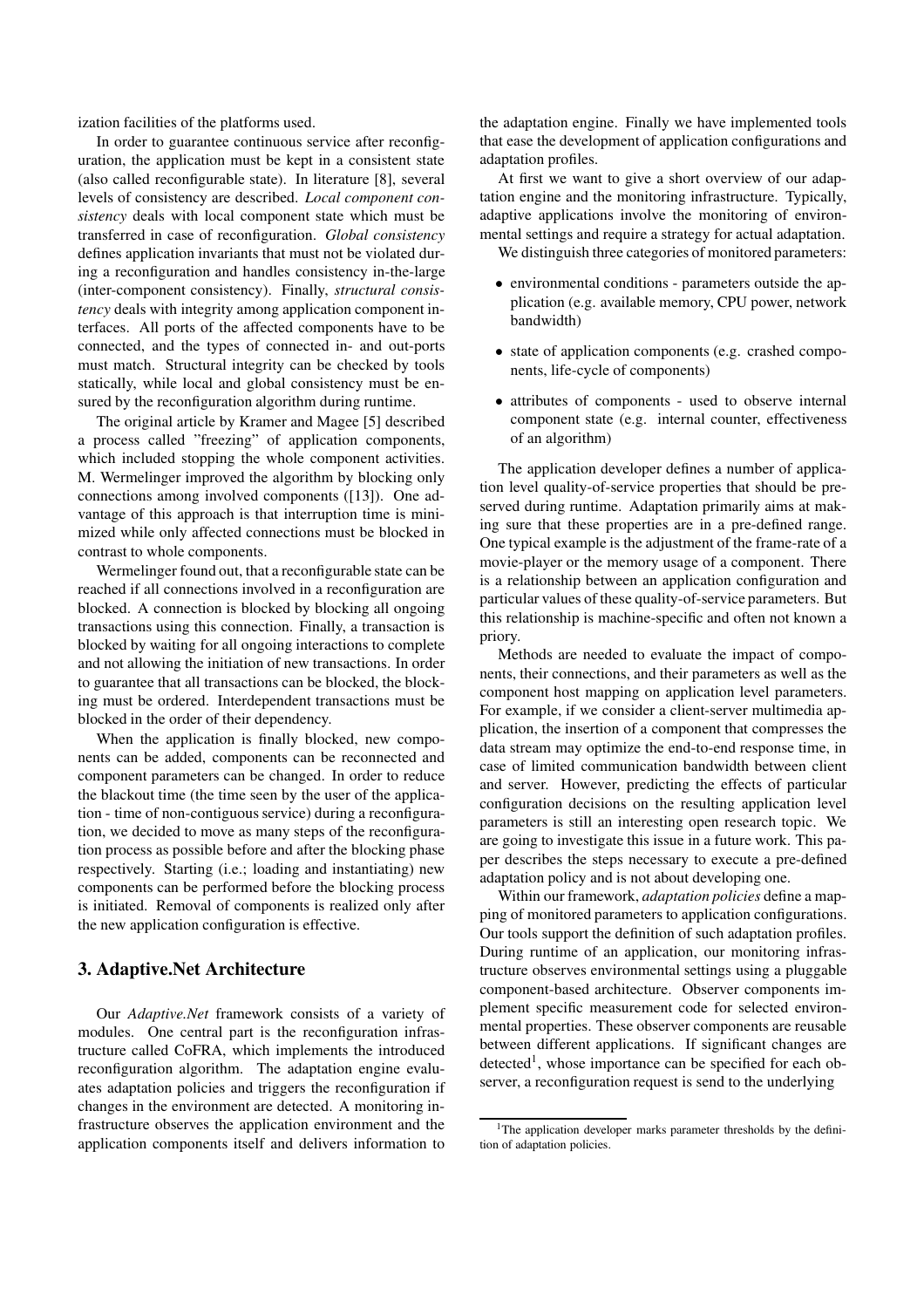CoFRA infrastructure, which executes the reconfiguration immediately.



**Figure 2. Adaptive.Net Architecture**

Figure 2 gives an overview of the architecture of the Adaptive.Net framework. The adaptation engine is displayed on the right including the monitoring platform with environment, component state and component property observers. The adaptation engine evaluates an XML-based adaptation policy. When an application is started, the adaptation engine is created first at the initiating host; it evaluates the application's adaptation policy, initializes the monitoring infrastructure by instantiating observer components for requested environmental properties, and finally loads the application configuration matching current environmental conditions.

The central part of *Adaptive.Net* is the reconfiguration infrastructure called *CoFRA*. Our CoFRA evaluates a XML-based configuration description document generated by tools before runtime. The configuration description has been described with an earlier work in more detail: [10]. The XML-document contains a description of involved components, including a host mapping, a port description and an assembly<sup>2</sup> the component will be instantiated from. In addition connectors are listed and their types are specified. Figure 3 gives a short example of a configuration description. The document shows the configuration description of a test application, we have used for our measurements. In the document, there are 2 components: a message viewer and a message source. The message source component has one property that determines the encoding type of the provided message. More details on the component and connector architecture will be covered in the ongoing text.

In case of distributed applications, binary .NET components are transmitted via the CoFRA infrastructure within a distributed computer network and instantiated as described by the configuration description document. This approach relies on the machine-independent format of .NET intermediate language and simplifies the deployment of distributed applications for application developers because all dependencies among binary components are resolved by the reconfiguration infrastructure using one central component repository. Our framework is also able to handle different versions of assemblies as supported by the .NET framework. We have also made first experiments to integrate component update facilities into our framework. We transfer the state of old component instance by reading all members of the object and copying it to the newly created instance.

Each component has to implement a reconfigurationspecific interface containing methods for connecting components, setting component properties, blocking connections, starting component processing and to finalize a component before its removal. Our tools are able to generate an implementation for this interface and other configuration details for a given application component. Component developers only have to use simple hooks to indicate transactions (see Section 2).

The reconfiguration-specific code is added by generating a new class which inherits from the target class and additionally implements the configuration interface *IConfigure*. The implementation of the *IConfigure* interface depends on the involved connector and component types. A closer look on this details is presented later. In figure 2 gray parts of application components indicate the added configuration code. In the following, we will name the generated code the configuration proxy.

Components within our framework can be instantiated in different ways. We distinguish several **component type loaders** which allow for the instantiation and management of components from different middleware platforms such as CORBA, .NET and Java. In addition we are able to instantiate components within independent processes or threads, or as simple objects. Component configurators (CoCo) hide complexity when accessing different component types.

A CoCo provides methods to create a component instance, to access the component's configuration interface, to query component's state (reflecting the component's life cycle state) and also to remove the instance. CoCos are provided within separate libraries, which can be dynamically loaded into the CoFRA components. This is useful for mobile devices because the overall framework footprint can be kept small.

| <configuration configurationname="cl"></configuration>                                                                                                                                                                                                                             |
|------------------------------------------------------------------------------------------------------------------------------------------------------------------------------------------------------------------------------------------------------------------------------------|
| <component access="" args="" assembly="MessageView&lt;/th&gt;&lt;/tr&gt;&lt;tr&gt;&lt;th&gt;.dll" assemblyversion="" loadtype="OBJECT" location="localhost" name="Viewer" type="AdaptNet.&lt;/th&gt;&lt;/tr&gt;&lt;tr&gt;&lt;th&gt;ConfiguredObjectProxy.MessageView"></component> |
| <port name="m source" type="OUT" vartype="sample.proxys.&lt;/th&gt;&lt;/tr&gt;&lt;tr&gt;&lt;th&gt;IMessageSource"></port>                                                                                                                                                          |
| <port name="default" type="IN" vartype="System.Object"></port>                                                                                                                                                                                                                     |
|                                                                                                                                                                                                                                                                                    |
| <component access="" args="" assembly="&lt;/th&gt;&lt;/tr&gt;&lt;tr&gt;&lt;th&gt;MessageView.dll" assemblyversion="" loadtype="CorbaComponent" location="localhost" name="Source" type="sample.&lt;/th&gt;&lt;/tr&gt;&lt;tr&gt;&lt;th&gt;proxys. IMessageSource"></component>      |
| <port name="default" type="IN" vartype="System.Object"></port>                                                                                                                                                                                                                     |
| <property name="encoding" type="System.String" value="UTF-8"></property>                                                                                                                                                                                                           |
|                                                                                                                                                                                                                                                                                    |
| <connector sinkcomponent="&lt;/th" sourcecomponent="Viewer" sourceport="m source"></connector>                                                                                                                                                                                     |
| "Source" sinkport="default" type="IIOP" />                                                                                                                                                                                                                                         |
|                                                                                                                                                                                                                                                                                    |
|                                                                                                                                                                                                                                                                                    |

**Figure 3. XML configuration description**

<sup>&</sup>lt;sup>2</sup>In .NET an assembly contains binary component code as machineindependent intermediate language and meta-informations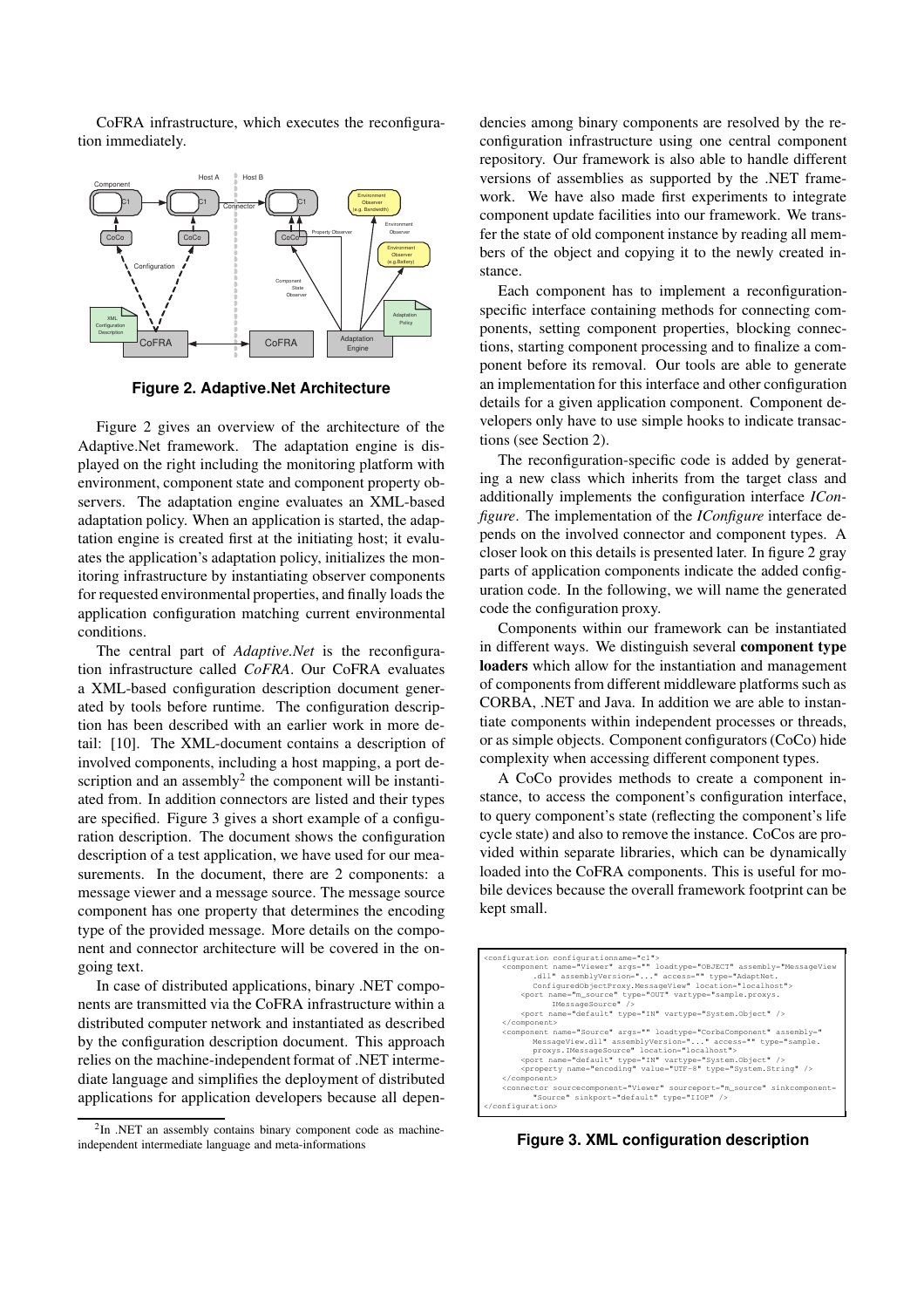Besides .NET loaders, we have recently developed and implemented Java/CORBA based component type loaders, which will be explained now:

### 3.1 Component Types

A CoCo encapsulating a **simple .NET object** is able to start a component by loading the according assembly and using the new-operator of the .NET framework for instantiation. In addition the late binding mechanism (dynamic loading) of .NET is being used to be able to introduce new application configurations during runtime. The created object runs within the context of the current CoFRA. Configuration access is provided through the direct invocation of the object's configuration interface methods. This interface is implemented using the reflection API of the .NET framework. The code fragment in figure 4 shows an excerpt of the *IConfiure* interface. One can see how a component's property is set using the .NET reflection API. The *SetValue* method of the *FieldInfo* class sets a member of the target object, which represents the property.

| public bool SetProperty(string name, string propertyvalue)                                                                                                                          |
|-------------------------------------------------------------------------------------------------------------------------------------------------------------------------------------|
| Type theType = typeof(/*/BASENAMESPACE]*/./*/CLASSNAME]*/);<br>FieldInfo field = theType.GetField(name);<br>field.SetValue(this,Convert.ChangeType(propertyvalue, field.FieldType)) |
| return true:                                                                                                                                                                        |

# **Figure 4. IConfigure.SetProperty**

A **process component type** loader uses the *CreateProcess* operating system call to load a new process. An instance of the specified configurable .NET Remoting object runs within the context of this process. This is done by generating a class containing a *Main* method which instantiates the class given by the component developer and registering it as .NET Remoting service. The process is created at the host of the executing CoFRA.

A **.NET Remoting type** loader also instantiates the component and registers it as .NET Remoting service. The component runs within the context of the executing CoFRA.

A **Java-based CORBA object type** loader provides functions to integrate configurable CORBA objects implemented in Java into the application running on top of our framework. Therefore the CoCo uses the class loader concept of Java to load the specified bytecode representing the component. This component is instantiated using the reflection API of the Java language. The CoCo provides access to the configuration proxy of the Java-based CORBA object. The component type loader is implemented in Java according to a specified IDL description of the CoCo interface which is equivalent to its .NET counterpart. The .NET-based CoFRA has access to the CoCo through a generic proxy object which uses the Janeva [2] interoperation framework, which is explained later. These kind of CoCos are created using a factory which is registered at the naming service of the used CORBA infrastructure.

#### 3.2 Connector Architecture

As mentioned above communication between application components is realized via connectors. The component implementor always uses a RPC-style communication. Connection points of components are represented by normal members of the primary component class. In .NET we have defined attributes which allow the description of meta-information of .NET types. Using our *Connection* attribute a component developer is able to mark class members which represent an out-going connection (out-port). The generated configuration proxy uses the reflection API to set the connection members as needed.

| public bool Connect (string portname, string conntype, object options)                                                                                                                                                                  |
|-----------------------------------------------------------------------------------------------------------------------------------------------------------------------------------------------------------------------------------------|
| .<br>$if$ (conntype == "LOCAL")                                                                                                                                                                                                         |
| FieldInfo conn = this.GetFieldofThis(portname);<br>conn. SetValue (this, options);<br>return true:                                                                                                                                      |
|                                                                                                                                                                                                                                         |
| $if$ (conntype == "REMOTING")                                                                                                                                                                                                           |
|                                                                                                                                                                                                                                         |
| $object[]$ params = $(object[])$ options;<br>FieldInfo conn = this.GetFieldofThis(portname);<br>string connStr = "tcp://"+params[1]+"/"+params[0];<br>conn.SetValue(this, Activator.GetObject(conn.FieldType,connStr));<br>return true: |
|                                                                                                                                                                                                                                         |
| $if$ (conntype == "IIOP")                                                                                                                                                                                                               |
|                                                                                                                                                                                                                                         |
| FieldInfo conn = this.GetFieldofThis(portname);                                                                                                                                                                                         |
| object corbaRef = Narrow(options);                                                                                                                                                                                                      |
| conn. SetValue (this, corbaRef);                                                                                                                                                                                                        |
| return true:                                                                                                                                                                                                                            |
|                                                                                                                                                                                                                                         |
|                                                                                                                                                                                                                                         |

# **Figure 5. IConfigure.Connect**

The establishment of connections is realized in the *Connect* method of the *IConfigure* interface. Figure 5 shows one implementation of the *IConfigure.Connect*method. The configuration proxy shown here supports three different types of connectors. These are a local-call connector, a .NET Remoting connector and an IIOP connector. Parameters needed to establish a specific connection are different for each connection type. These parameters are passed in the option parameter of the *Connect* method.

The **local call connector** can be used for simple object types. This connector represents a simple method call. The only parameter for this connector is a reference to the connector sink component. The reference is set via the reflection API of .NET using the *SetValue* method of the *FieldInfo* class.

A **.NET Remoting connector** is established as shown in the middle of figure 5. The parameters needed are the location of the distributed component and an *Uniform Resource Locator (URI)* which identifies the target .NET Remoting service encapsulating the implemention of the sink component. The connection is set up using the *Activator.GetObject* call.

The last connector displayed is the **IIOP connector**, which can be used for communication with CORBA components. We use the Janeva [2] interoperation framework of Borland. It adds an IIOP protocol infrastructure for .NET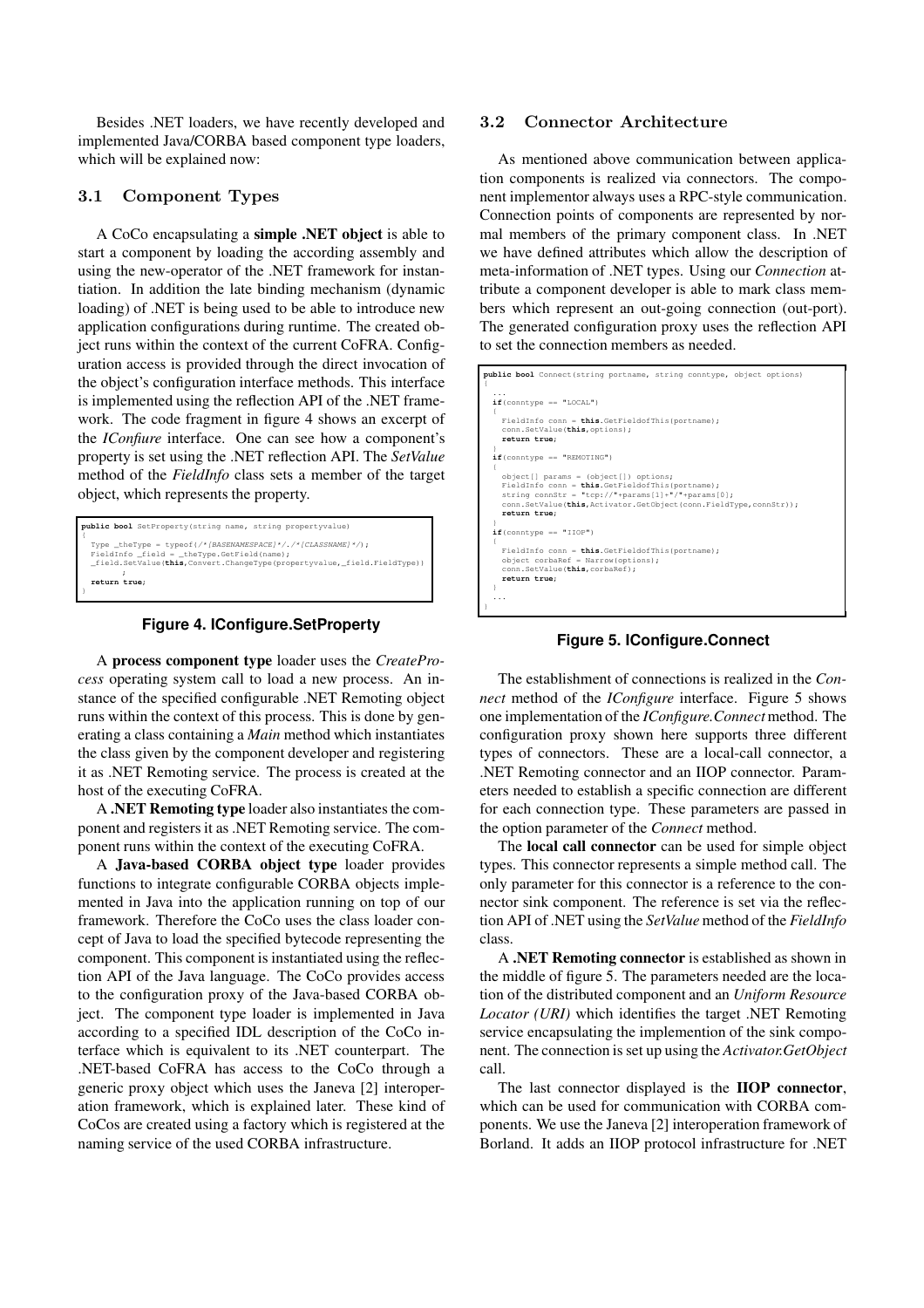

**Figure 6. Extended Architecture: Reconfiguration of Heterogeneous Application**

components and provides an ORB and CORBA services for the .NET framework. It realizes the translation of .NET's type system to CORBA types and builds the foundation for creating heterogeneous applications with our framework. The parameters for this connector include a CORBA reference to the sink component and its type name. Both parameters are used to cast (narrow) the reference. The result is assigned to the member representing the connection port.

Our connector architecture gives the possibility to use a variety of different connectors. We are able to integrate Web Services using SOAP connectors and we are also able to deal with the loose coupled nature of mobile devices by using tupel space connectors or event based communication patterns.

Figure 6 shows the extended architecture of the CoFRA reconfiguration infrastructure. The picture shows an application consisting of four components. Three of them are .NET-based, while the forth is a CORBA object. The components are connected by an IIOP, a .NET Remoting and one local call connector. One can see the CoCos providing configuration access to the components.

The initiating CoFRA (on the host the application has been started) evaluates the configuration description document and executes the reconfiguration algorithm, as well as making adaptation decisions and configuring the monitoring infrastructure. The initiating CoFRA is also responsible for the deployment of components. Configuration commands are directly forwarded to the according CoCos. Single CoFRA instances interact with each other to coordinate transactions, exchange binary components and query monitoring data. The CoFRAs interact via IIOP and .NET Remoting respectively.

# **4. Evaluation**

Based on the configuration framework a heterogeneous test application has been implemented as a proof-ofconcept. It was used to evaluate the approach described.

For this evaluation two time intervals of a reconfiguration process are important. The first one is called the *reconfiguration time* and contains all steps necessary to perform the whole reconfiguration as described. The second interval describes the time in which components involved in the reconfiguration are not able to handle any request. This interval is called *blackout time*.

We have made our measurements using a 1.4 GHz Pentium IV Centrino PC with 1 GB RAM running Windows XP Professional SP2. The test application was implemented and compiled with *Microsoft .Net 1.1* and *Jacorb 2.5* which where connected using *Borlands Janeva 6.0*[2]. All measurements have been performed on one machine.

For our measurements we used the *high resolution performance counter* of the *Win32 API*. This timer has the accuracy of the system's clock tick resolution.

At first we compared the performance of the original framework and the reconfiguration of newly integrated CORBA objects. Two configurations of the test application have been declared. The first configuration was a simple client-server-application. A client component requests a string message from a server component. A second configuration additionally contains a filter component, which adds a timestamp to the transmitted string. The XML configuration description of the test application has been shown before in figure 3.

The first diagram 7 shows the measurements of the homogeneous .NET test application. The components have been instantiated as .NET Remoting objects; the communi-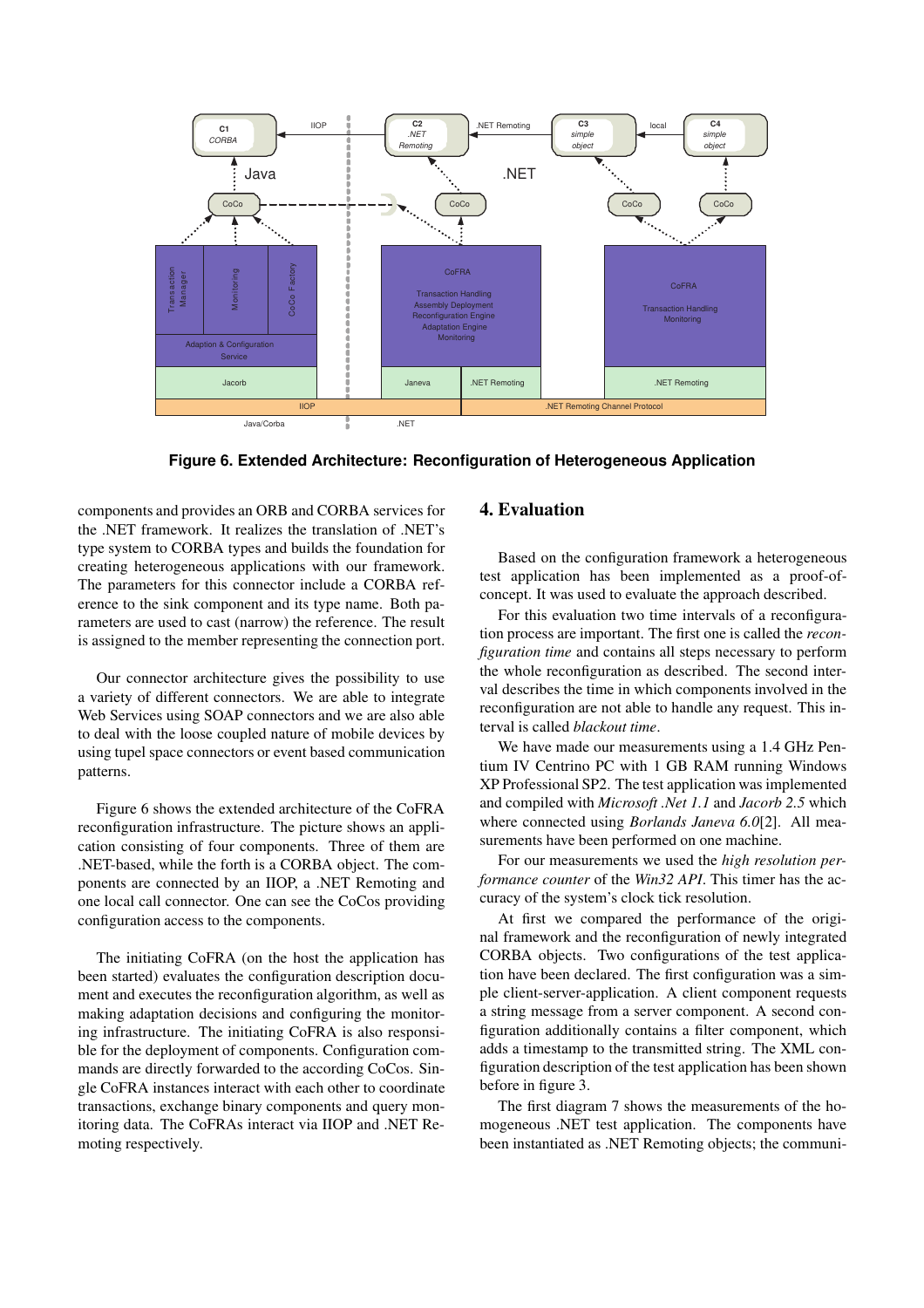

**Figure 7. Reconfiguration in .NET**

cation was realized using a binary formatter $3$ . NET Remoting channel. The component instances run within different operating system processes.

The diagrams shows reconfiguration and blackout times needed to add the mentioned filter component - so to say the reconfiguration of the test application from configuration 1 to configuration 2. The blackout time took about 3-5ms. The whole reconfiguration process lasted 27-40ms. This time is due to loading the new component.



**Figure 8. Reconfiguration of CORBA objects**

In a second test we evaluated the reconfiguration and blackout times needed to change the configuration of the described test application now containing a mixture of CORBA and .NET objects. The server and filter components of the test application have been implemented using CORBA while the client still is a .NET object referencing a CORBA object. Diagram 8 illustrates the results of our measurements. The application has been blocked (blackout time) for about 10ms. The whole reconfiguration process took about 40-55ms.

In contrast to the homogeneous .NET application the blackout and reconfiguration times are higher. This overhead is primarily caused by the used interoperation framework *Janeva*. In addition the use of the IIOP connector caused an increased blackout time, because the establishment of such connections takes much longer than an .NET Remoting or local call connection. Finally one can say that the results are promising for the intended usage in mobile applications. Especially the blackout time in the order of 10ms is in highly acceptable range. That is the time finally seen by the user during reconfiguration.



**Figure 9. Heterogeneous Application**

Finally we decided to evaluate a more complex application based an extended set of .NET and CORBA objects. The test included the addition of two .NET components, the removal of one .NET component, the addition of one CORBA component and finally the adjustment of 15 component properties. As shown in diagram 9 the blackout time is again in the region of 10ms while the reconfiguration time for the whole process took about 80-90ms. This time was primarily influenced by the time needed to instantiate the components and to establish the connections between them.

Our results demonstrate that the performance of the framework makes it applicable to a broad range of heterogeneous adaptive applications.

# **5. Related Work**

Wermelinger [7] dealt with dynamic reconfiguration of component-based software on a theoretical basis. We have extended the approach for our domain specifications and focused on implementation issues.

In literature exist a variety of approaches to carry out actual application adaptation. *Adaptive and reflective middleware* provides interfaces for querying quality of service levels of the underlying system on the one hand and interfaces to configure the middleware itself on the other hand. One example are Quality Objects (QuO) [12] implemented by BBN Technologies.

<sup>&</sup>lt;sup>3</sup>In .NET formatters realize marshaling for distributed communication. A binary formatter serializes data into a proprietary binary format